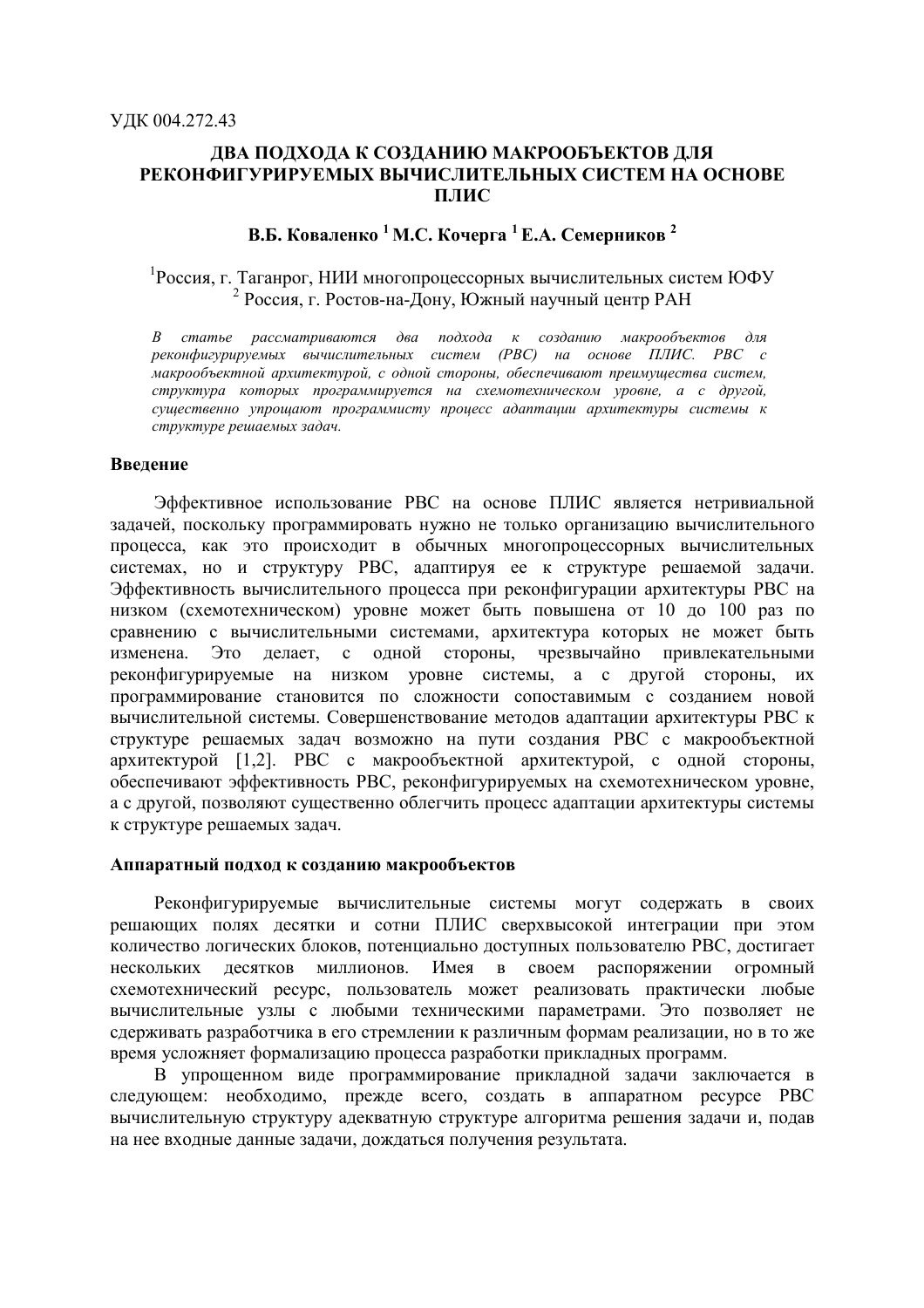Однако при программировании РВС пользователь сталкивается с рядом проблем. Во-первых, сам процесс программирования вычислительной структуры в большом решающем поле ПЛИС - очень сложный и трудоемкий процесс, требующий высокой квалификации пользователя и специальных средств программирования. Во-вторых, перезагрузка конфигурационных файлов большого количества ПЛИС занимает длительное время. В-третьих, вычислительная структура получается более оптимальной, если она располагается в поле ячеек нескольких (а не одной) ПЛИС, в то время как существующие САПР не позволяют выйти за рамки одной микросхемы. Вчетвертых, ничем не ограниченное многообразие технических решений, которые предоставляют пользователю технологии ПЛИС, не позволяют перейти к формальным методам создания вычислительных структур при программировании РВС. Список подобных проблем можно продолжить.

реализации принципов программирования PBC  $\mathbf{M}$ преодоления Для перечисленных выше проблем было введено понятие макрообъекта [1, 2].

Макрообъектом называется архитектурно неделимая совокупность функциональных узлов (объектов), объединенных пространственной коммутационной системой и размещенных в одной или нескольких ПЛИС. При этом для макрообъекта допустимо изменение количества функциональных узлов того или иного типа, параметров узлов (разрядности операндов, числа информационных каналов, системы команд и т.п.), но не их назначения [2].

Иными словами, макрообъект является некоторой заготовкой, которая может лоопределяться пользователем в процессе создания конкретного технического решения, а затем тиражироваться в схемотехническом ресурсе ПЛИС базовых модулей в необходимом количестве и соединяться с подобными или другими макрообъектами в вычислительные структуры, которые оптимально соответствуют структуре решаемой залачи.

Архитектура РВС, основанная на использовании макрообъектов, получила название макрообъектной архитектуры [1, 2].

Описанный выше вариант построения РВС с макрообъектной архитектурой отражает аппаратный подход, который предполагает создание аппаратных проблемноориентированных решений, разработка которых предполагает участие специалиста, владеющего схемотехникой ПЛИС. Схемотехник участвует как на этапе создания библиотечных элементов, входящих в состав макрообъекта, так и на этапе создания процессе создания проблемно-ориентированных самих макрообъектов.  $\overline{B}$ макрообъектов участвуют также алгоритмисты, которые представляют задачу в виде, пригодном для решения с помощью соответствующих макрообъектов. Примеры аппаратного подхода при создании макрообъектов подробно описаны в [1, 2, 3].

#### Программный полхол к созланию макрообъектов

Рассмотрим несколько иной подход к построению проблемно-ориентированных макрообъектов, который предполагает участие пользователя только с квалификацией программиста.

Известно [1, 2], что программирование РВС отличается от программирования МВС традиционной архитектуры, и его можно условно разделить на две составляющие: программирование структурное, которое создает необходимые вычислительные структуры в поле логических ячеек ПЛИС, и программирование процедурное - программирование в традиционном смысле, заключающееся в организации вычислительного процесса в РВС. При этом программирование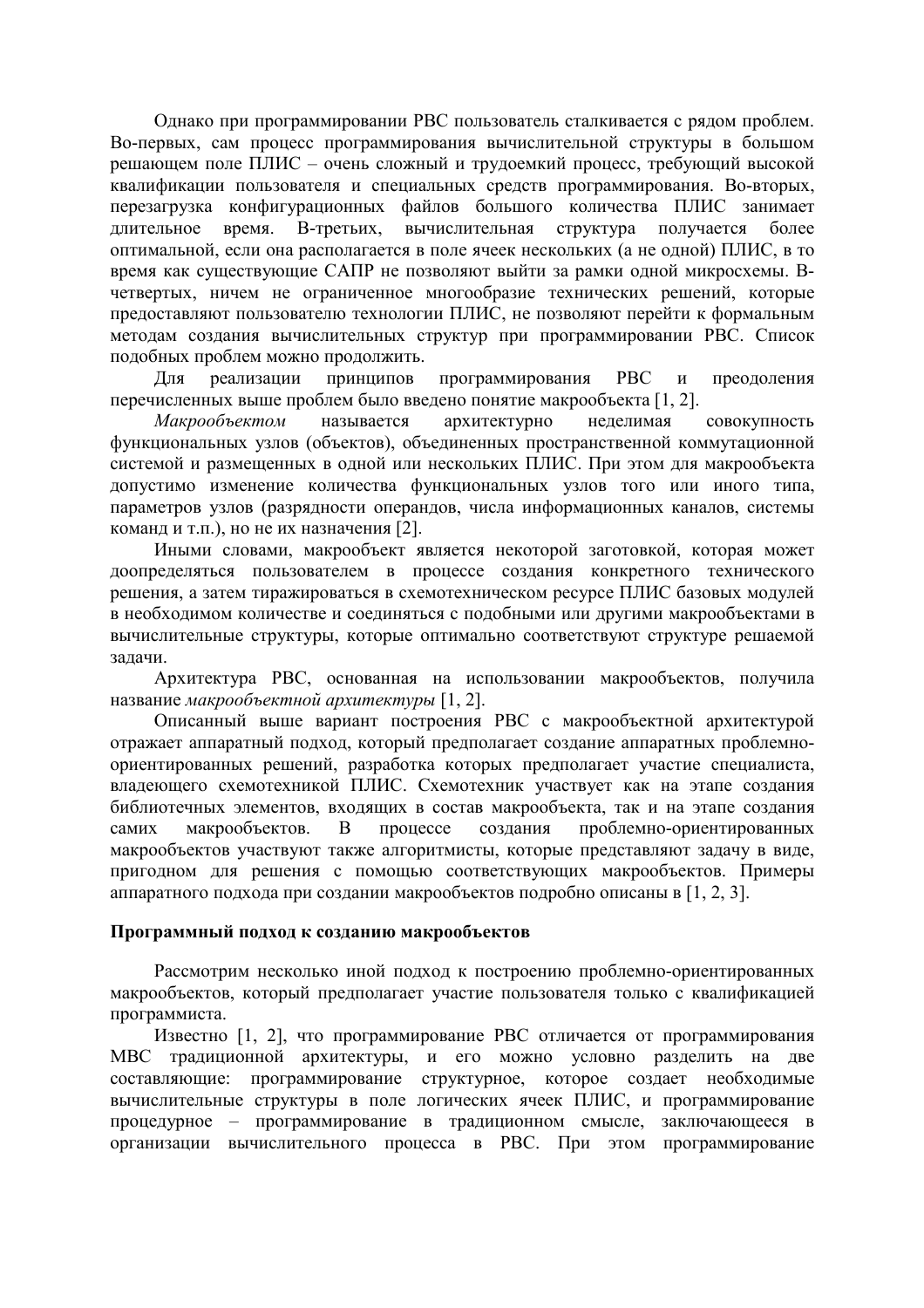вычислительных структур вызывает у пользователей наибольшие трудности [1, 2, 4]. Это связано с тем, что традиционно, пользователи привыкли программировать только организацию вычислительного процесса, опираясь на неизменяемую аппаратную поддержку средств вычислительной техники, в то время как для программирования вычислительных структур РВС требуется совершенно другая квалификация, а именно квалификация схемотехника. При программировании пользовательской задачи структура РВС приобретает черты специализированной многопроцессорной ЭВМ, которая оптимально соответствует структуре решаемой задачи из предметной области.

В [1, 2, 4] приведено описание языка параллельного программирования высокого COLAMO. позволяющего преодолеть семантический уровня разрыв между параллельным алгоритмом и его реализацией в РВС. Язык СОLAМО позволяет реализовывать различные способы организации эффективно параллельных вычислений, имеет средства для описания алгоритмов без изменения их изначальной параллельной структуры и, самое главное, легко реализуется на РВС различных конфигураций и различных аппаратных решений.

Используя средства языка СОLAMO, можно с той или иной эффективностью запрограммировать алгоритм решения практически любой задачи. Транслятор в процессе трансляции COLAMO-программы создает структурную составляющую параллельного алгоритма, которая соответствует его информационному графу [5]. В процессе реализации структурной составляющей в аппаратуре РВС каждой вершине информационного графа будет поставлен в соответствие библиотечный элемент, реализующий арифметическую операцию, а каждой дуге - библиотечный элемент соответствующего интерфейса. Входным и выходным вершинам информационного графа будут поставлены в соответствие каналы распределенной памяти РВС [1, 2]. Таким образом, в РВС будет создана вычислительная структура, соответствующая информационному графу. Наборы библиотечных элементов соответствуют списку допустимых операций языка COLAMO и создаются схемотехниками на этапе проектирования РВС.

В базовую версию языка COLAMO включен функционально полный, но все-таки ограниченный набор общеупотребимых арифметических и логических операций, таких как сложение, вычитание, умножение, деление, сравнение и т.п. Очевидно, что запрограммировать объект, реализующий сложные информационные зависимости, содержащие множество условных переходов из допустимых операций базовой версии языка COLAMO весьма проблематично. А, самое главное, эффективность такого объекта при реализации в аппаратном ресурсе РВС будет невысокой.

Поэтому предлагается ввести в язык COLAMO специальные функции, которые, с одной стороны, позволяют оперировать с ними как с элементами языка, а с другой стороны, они, будучи реализованными в виде библиотечных элементов, имеют эффективную аппаратную реализацию. Аппаратная реализация алгоритма задачи, запрограммированного средствами языка COLAMO с использованием таких функций, будет иметь все основные признаки макрообъекта. В то же время этот макрообъект программистом путем написания COLAMO-программы. Специалисты созлан схемотехник и алгоритмист принимают участие только на этапе создания библиотечных элементов.

Наборы специальных функций создаются для различных предметных областей и для реализации специальных алгоритмов. Подключение библиотек специальных функций к базовой версии языка COLAMO возможно по мере необходимости посредством операторов типа include.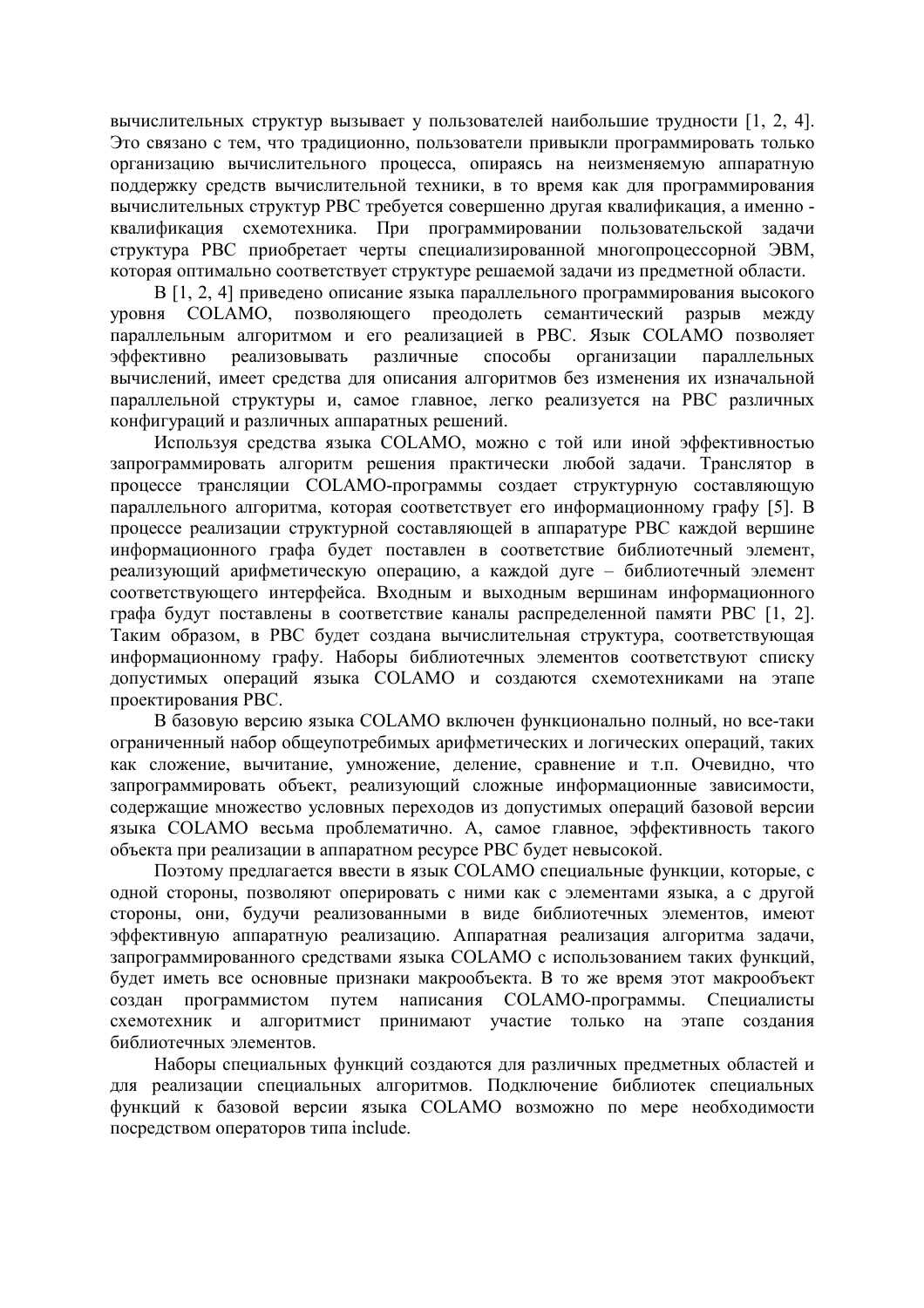Рассмотрим пример реализации проблемно-ориентированного макрообъекта цифровой обработки сигналов из элементов библиотеки специальных функций  $\kappa$ LibDSP  $1$ ».

Библиотека «LibDSP 1» включает три специальные функции:

- FFT IT(A,B,At,Bt,Param FFT IT) - функция выполнения одной ступени конвейерного БПФ, включая формирование коэффициентов Wt и устройство конвейерной задержки. А, В - имена входных массивов. At, Bt - имена выходных массивов. Рагат FFT IT – набор параметров настройки ступени конвейера БПФ;

- Kash(A,B,C,D,Param Kash) - функция, определяющая двухпортовую КЭШпамять объемом 8К 64-разрядных слов с адресным процессором. КЭШ-память используется для хранения входных данных, промежуточных и конечных результатов при выполнении алгоритмов БПФ размерности до 8192 комплексных отсчетов. А, В имена входных массивов. С. D - имена выходных массивов. Param Kash - набор параметров настройки, необходимых для работы КЭШ-памяти и адресного процессора при выполнении алгоритмов БПФ необходимой размерности;

- Mashtab(A,B,C,D,Param Mashtab)  $\sim$ функция, реализующая устройство масштабирования результатов алгоритма БПФ. А, В - имена входных массивов. С, D имена выходных массивов. Param Mashtab - параметр масштабирования результатов.

На рис. 1 приведен фрагмент программы FFT Lib на языке COLAMO для алгоритма БПФ над массивом длиной 4096 комплексных отсчетов с использованием специальных функций.

```
for j := 0 to 1 do<br>begin
   if i = 0 then//Условный оператор, порождающий мультиплексор М
   begin
      Re_t[t^*] := Re[t^*];<br>
im_t[t^*] := Im[t^*];if last_kadr = 1 then paramXt := param3K<br>else paramXt := param1K;
   else if j = 1 then
   begin<br>
Re_t[t^*] := re_c[k, *, 7];Im_t[*] := im_c[k, *, 7];<br>paramKt := param2K
   end:Kash(re t[*], im t[*], re c[k,*,0], im c[k,*,0], paramKt);
   if j=0 then
   begin
      FFT_IT(re_c[k,*,0], im_c[k,*,0], re_c[k,*,1], im_c[k,*,1], param_FFT_1[k,*,0]);<br>FFT_IT(re_c[k,*,1], im_c[k,*,1], re_c[k,*,2], im_c[k,*,2], param_FFT_1[k,*, 1]);<br>FFT_IT(re_c[k,*,2], im_c[k,*,2], re_c[k,*,3], im_c[k,*,3], p
      FFT_IT(re_c[k,*,3], im_c[k,*,3], re_c[k,*,4], im_c[k,*,4], param_FFT_1[k,*, 3]);
      FFT_IT(re_c[k,*,4], im_c[k,*,4], re_c[k,*,5], im_c[k,*,5], param_FFT_I[k,*, 4]);<br>FFT_IT(re_c[k,*,4], im_c[k,*,4], re_c[k,*,5], im_c[k,*,5], param_FFT_I[k,*, 4]);<br>FFT_IT(re_c[k,*,5], im_c[k,*,5], re_c[*,7], re_c[*,7], N2, 
   end:end:if last cadr = 1 then
begin
 re out c[*] := re c[k, *, 0],im_{\text{out}}^{-}c[*] := im_{c}^{-}[k, * , 0];end;
                     Рис. 1. Фрагмент COLAMO-программы FFT Lib
```
На рис. 2 показана структура макрообъекта, созданного по приведенному фрагменту программы FFT Lib. Созданный макрообъект является проблемноориентированным вычислительным устройством, способным выполнять алгоритмы БПФ над массивами длиной от 64 до 8192 комплексных отсчетов.

Программа для выполнения алгоритма БПФ, написанная на СОLAМО без привлечения специальных функций, довольно громоздка, и на одну базовую операцию БПФ требует десять каналов распределенной памяти. Программа, приведенная на рис. 1, требует всего четыре канала распределенной памяти на шесть базовых операций